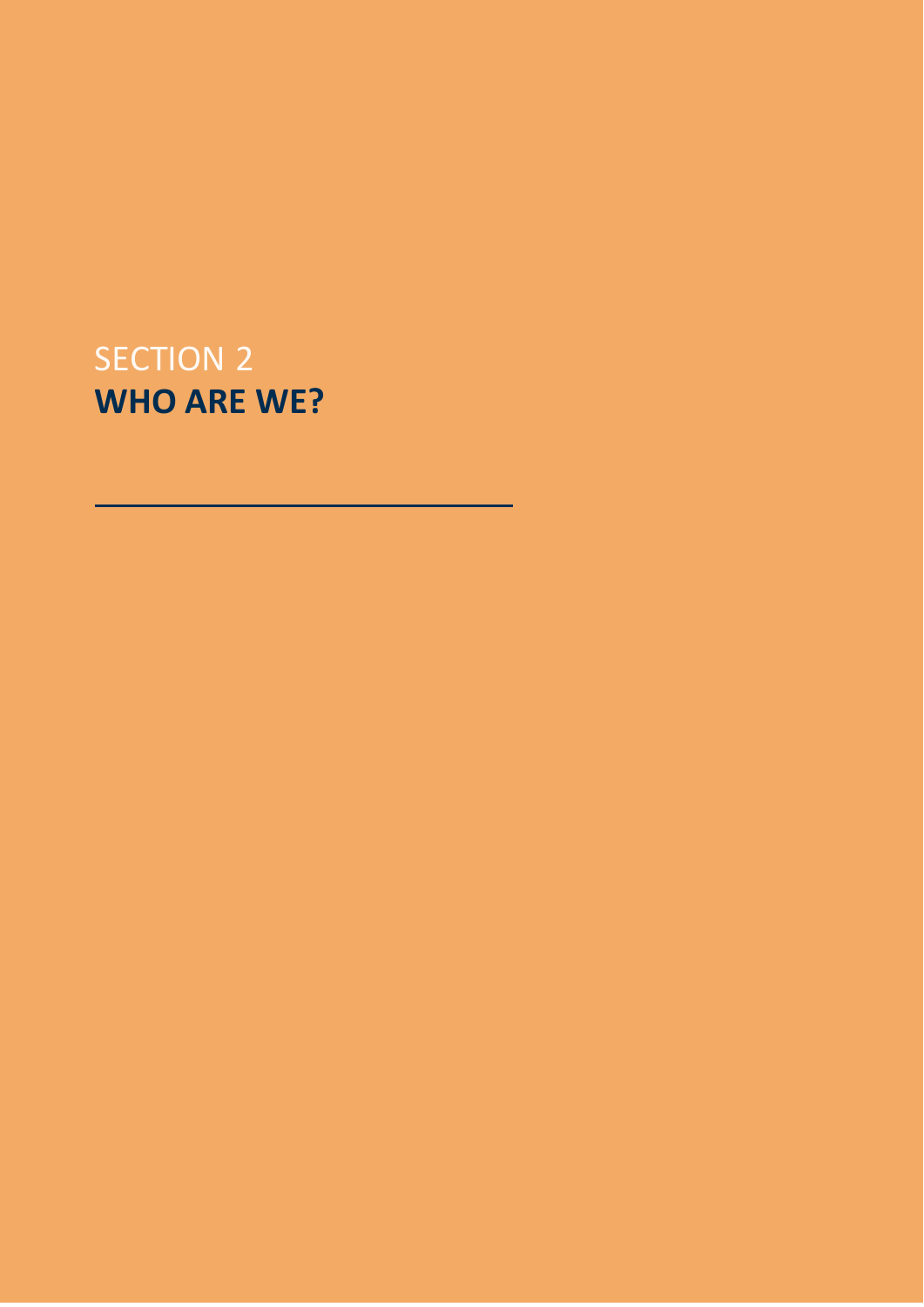# **WHO ARE WE?**

#### **2.1 Staffing Policy**

The school is committed to recruiting excellent staff members from around the world to form a dynamic, effective, well-qualified and highly motivated team able to implement the school's philosophy and educational objectives.

ISL Qatar has well-qualified, committed and experienced staff from over forty different countries. Many of the teachers have extensive international experience, especially in the International Baccalaureate. In the Languages departments, we recruit nativelevel speakers of the particular language who are also fluent in English.

We expect staff to be holders of an appropriate university degree and to possess a teaching qualification and have relevant teaching experience.

#### **2.2 Academic Staff**

2.2.1 Whole-School Leadership Team (WLT)

| <b>Position</b>                                  | <b>Summary of Responsibilities</b>                                                                                                                                                                                                                                                                                                                                                                                                                          |
|--------------------------------------------------|-------------------------------------------------------------------------------------------------------------------------------------------------------------------------------------------------------------------------------------------------------------------------------------------------------------------------------------------------------------------------------------------------------------------------------------------------------------|
| <b>Dr. Sean Arejas</b><br><b>Head of School</b>  | All academic and non-academic matters. Implementation of school policy, learning and teaching, strategic<br>thinking, financial planning, fund-raising, accreditation, international organisations, hu- man resources,<br>marketing and PR, admissions, student and staff welfare, parental liaison, student support services,<br>professional learning, non-academic and support services, school publications, technology, library, health<br>and safety. |
| <b>David Bryan</b><br>Deputy Head of School      | Designing and developing the whole school professional learning and provide highly effective leadership to<br>support whole school operations for the continuous development of our identities as learners and best<br>practice in the classroom                                                                                                                                                                                                            |
| Roula H. Ismail<br><b>Head of Primary</b>        | Student welfare and discipline, curriculum development, staffing and timetable, staff duties and cover,<br>professional learning and staff evaluation, policies and procedures, assessment and reporting, admissions,<br>parental liaison, budget planning and implementation, strategic thinking, extra-curricular activities and<br>school trips.                                                                                                         |
| <b>Helen Jeffery</b><br><b>Head of Secondary</b> | Head of Secondary Student welfare and discipline, curriculum development, staffing and timetable, staff<br>duties and cover, professional learning and staff evaluation, policies and procedures, assessment and<br>reporting, external examinations procedures, admissions, parental liaison, budget planning and<br>implementation, strategic thinking, extra-curricular activities and school trips.                                                     |
| Dounia Slaoui<br>Head of Admin & HR              | All matters regarding recruitment, staff contracts, benefits and documentation, salaries and professional<br>learning, retention of staff, maintaining cost effective benefits, all bureaucratic procedures for new and<br>current staff & staff well-being.                                                                                                                                                                                                |

The extended whole school leadership group also includes:

#### 2.2.2 Primary Leadership Team

Leadership and management roles in the primary school are shared by the primary leadership team. The responsibilities are asshown below:

| <b>Name</b>               | <b>Position</b>                                        |  |
|---------------------------|--------------------------------------------------------|--|
| Roula H. Ismail           | <b>Head of Primary</b>                                 |  |
| Kawkab Zaouk              | <b>Academic Assistant</b>                              |  |
| <b>Marwa Nsouli</b>       | Early Childhood (EC) and Kindergarten (KG) Coordinator |  |
| <b>Danielle Robertson</b> | Primary Years Programme (PYP) Coordinator              |  |

2.2.3 Secondary Leadership Team

Leadership and management roles in the secondary school are shared by the Secondary Leadership Team (SLT). The responsibilities are as shown below:

| Name                 | <b>Position</b>                          |  |
|----------------------|------------------------------------------|--|
| <b>Helen Jeffery</b> | <b>Head of Secondary</b>                 |  |
| <b>Smita Shetty</b>  | Middle Years Programme (MYP) Coordinator |  |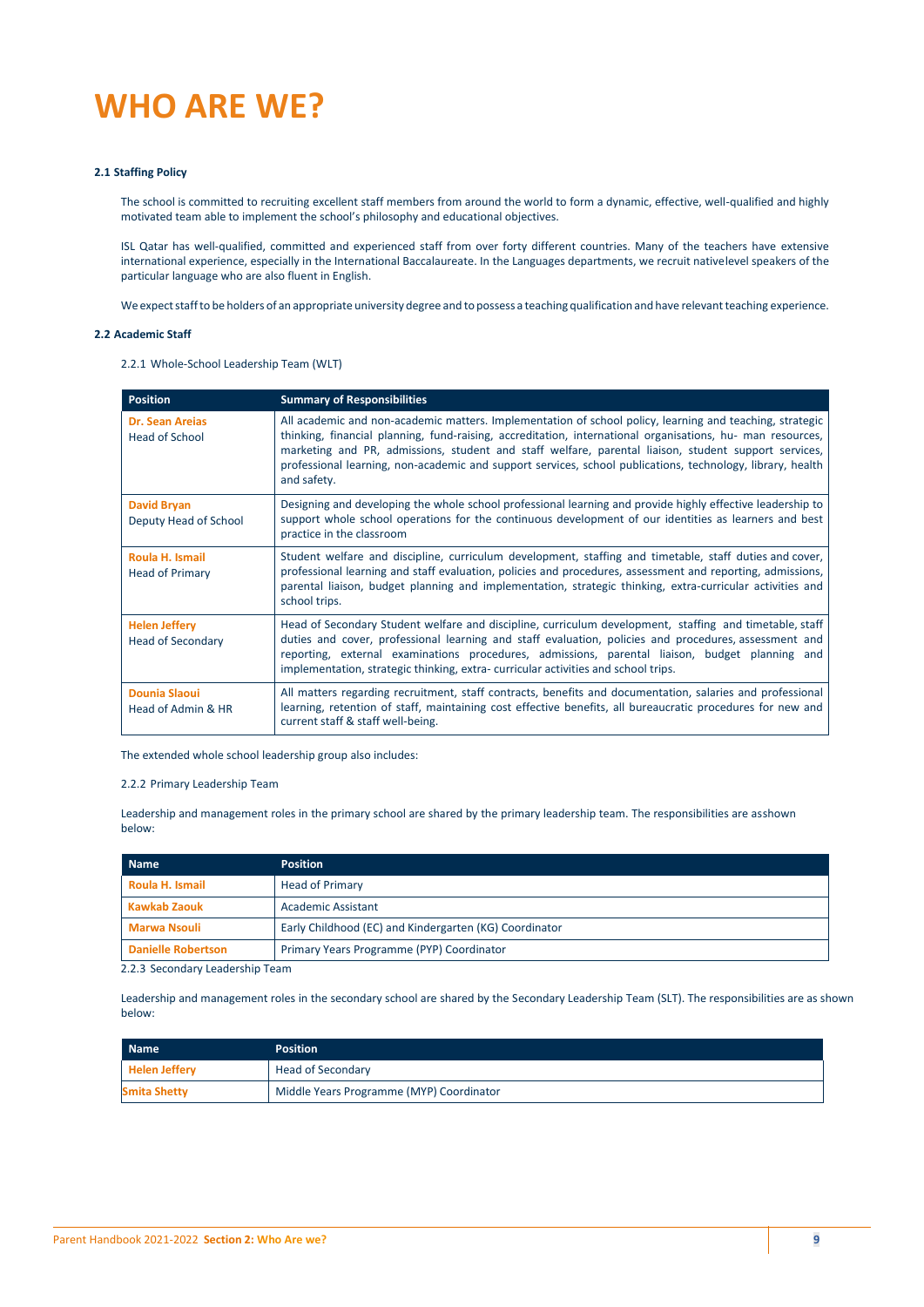| Jackie Isherwood                                                                 | Diploma Programme (DP) Coordinator                        |  |
|----------------------------------------------------------------------------------|-----------------------------------------------------------|--|
| <b>Ahmed EL Hadidi</b>                                                           | Leader of Student Development (LOSD) for Grade 6          |  |
| <b>Moneeb Minhas</b>                                                             | Leader of Student Development (LOSD) for Grades 7 and 8   |  |
| Leader of Student Development (LOSD) for Grades 9 and 10<br><b>Lynette Brink</b> |                                                           |  |
| <b>Jennifer Besford</b>                                                          | Leader of Student Development (LOSD) for Grades 11 and 12 |  |

Shared responsibilities for leadership teams include: overall curriculum, assessment and reporting, strategic planning, ac- creditation, staffing and recruitment, professional learning, teacher assessment, primary/secondary liaison, assemblies, dailyroutines, communications, PR and publications (website, newsletter, yearbook, handbooks etc.).

Other leadership and management responsibilities are covered by subject responsibility post holders.

### **2.3 Administration and Support Staff**

| <b>Name</b>                                                                        | <b>Summary of Responsibilities</b>                                                                            |  |
|------------------------------------------------------------------------------------|---------------------------------------------------------------------------------------------------------------|--|
|                                                                                    | <b>Human Resources (HR)</b>                                                                                   |  |
| <b>Dounia Slaoui</b><br>Head Admin and Human Resources (HR)                        | Matters related to HR Administration and human resources                                                      |  |
| <b>Hani Al Shandawily</b><br><b>HR Public Relations Officer</b>                    | All government and immigration related matters                                                                |  |
| <b>Charis Uson-Santos</b><br><b>HR Senior Officer</b>                              | Matters related to the HR Administration                                                                      |  |
| <b>Ashikin Mohamed</b><br><b>General Assistant</b>                                 | School driver, messenger, matters related to post/mail etc.                                                   |  |
| <b>Mohammadu Azeen Abdul Azees</b><br><b>General Assistant</b>                     | School driver, messenger, matters related to post/mail etc.                                                   |  |
|                                                                                    | <b>Admissions</b>                                                                                             |  |
| <b>Rima Danaf</b><br><b>Admissions Officer</b>                                     | All matters related to admissions and withdrawal of students                                                  |  |
| <b>Nisreen Abil Mona</b><br><b>Admissions Officer</b>                              | All matters related to admissions and withdrawal of students                                                  |  |
| <b>Diana Haddad</b><br>Ministry of Education Coordinator & Admissions<br>Assistant | Coordination with the Ministry of Education, MOE database and support to<br>the Admissions team               |  |
|                                                                                    | <b>Front Office</b>                                                                                           |  |
| <b>Rowena Geraldizo</b><br><b>Parent Liaison Coordinator</b>                       | All matters regarding Primary administration                                                                  |  |
| <b>Aylin Alsayeedali</b><br><b>Parent liaison Officer</b>                          | All matters regarding Secondary administration                                                                |  |
|                                                                                    | <b>Finance</b>                                                                                                |  |
| <b>Laurence Gabriel</b><br><b>Head of Finance</b>                                  | All matters related to finance and accounting                                                                 |  |
| <b>Rana Abil Mona</b><br><b>Senior Finance Officer</b>                             | Matters related to invoicing and payments                                                                     |  |
| <b>Jennielyn Magpo</b><br><b>Finance Assistant</b>                                 | All matters related to Accounts Payable & Procurement                                                         |  |
| <b>Facilities</b>                                                                  |                                                                                                               |  |
| <b>Robert Nidsjo</b><br><b>Facilities and Activities Development Director</b>      | Matters related to school & accommodation maintenance, School Can-teen,<br>Bus transportation, School Uniform |  |
| <b>Maria Irac</b>                                                                  | Matters related to facilities and maintenance                                                                 |  |
| <b>Senior Facilities Officer</b>                                                   |                                                                                                               |  |
| <b>Fareed Wasiuddin</b><br>Procurement and Inventory officer                       | Matters related to Procurement and Inventory                                                                  |  |
| <b>Jamil Ahmad</b><br><b>Facilities Technician</b>                                 | Matters related to facilities electrical maintenance.                                                         |  |
|                                                                                    | <b>Marketing</b>                                                                                              |  |
| <b>Juliana Altoe</b><br><b>Head of Communication</b>                               | Matters related to communication and adverts for the school                                                   |  |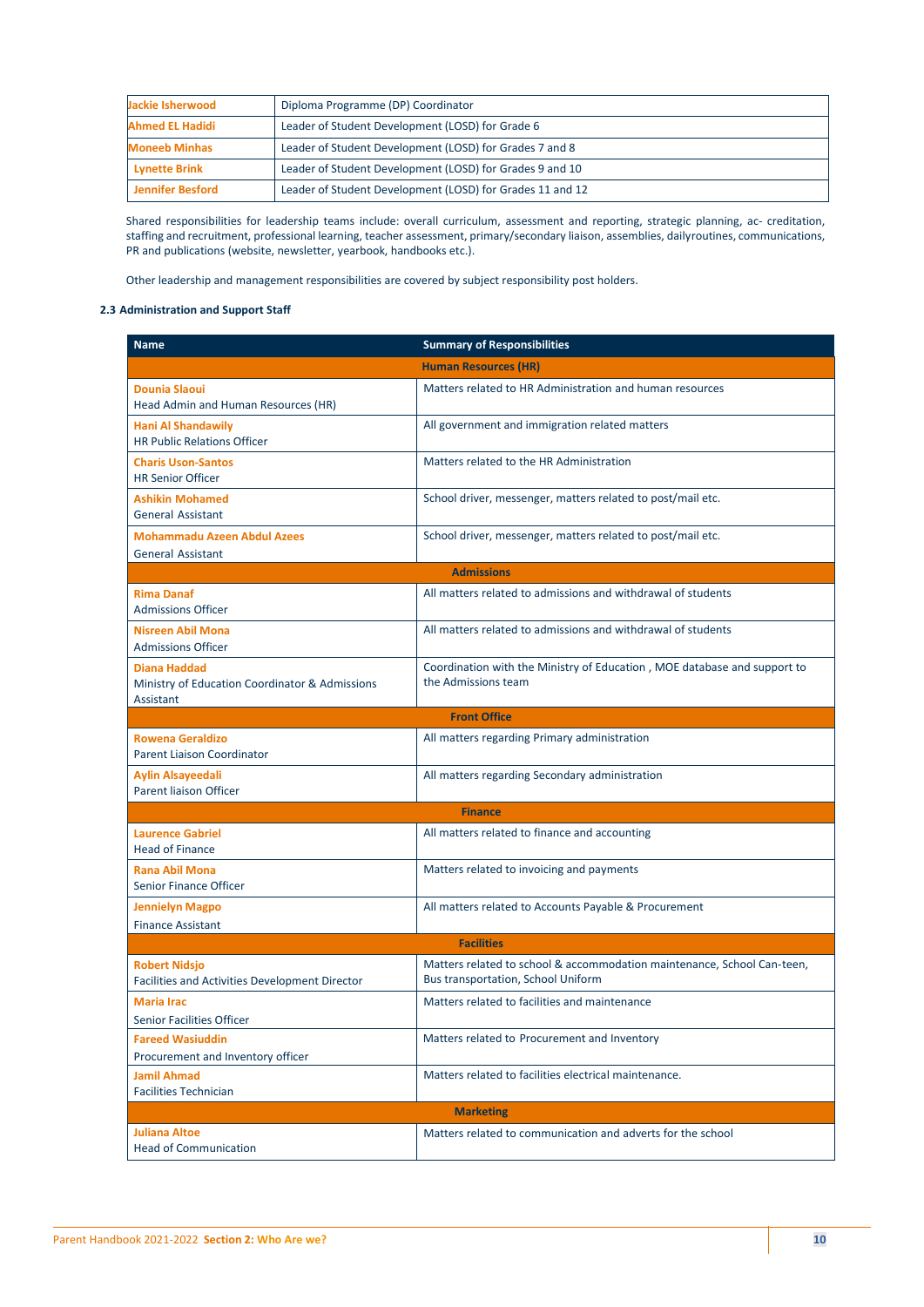| <b>Claudia Cojocea</b><br>Digital Marketing Officer                  | Matters related to digital marketing, & yearbook. School Content |
|----------------------------------------------------------------------|------------------------------------------------------------------|
|                                                                      | <b>Technology Hub</b>                                            |
| <b>Joris Deckers</b><br>Tech Hub Leader                              | All Matters related to the Tech hub                              |
| <b>Tasneem Qasem</b><br>System Development Officer                   | Matters related to system development                            |
| <b>Talha Nasir Uddin</b><br>System Support and Network Administrator | Matters related to ICT support and network administration        |
| <b>Shakeel Ahmad</b><br><b>Tech Support Administrator</b>            | Matters related to ICT support and network administration        |
| <b>Catherine Morgan</b><br>Curriculum Innovation and Tech Integrator | Matters related to learning technology via the curriculum        |
| Arianna Correia<br>Learning Technology Integrator                    | Matters related to learning technology via the curriculum        |

## **2.4. Primary School Teaching Staff**

| <b>Name</b>                                | <b>Position</b>                   |
|--------------------------------------------|-----------------------------------|
| Mroueh, Salma                              | Teacher of Early childhood - EC1A |
| Akshekina, Zhannur                         | Teacher of Early childhood - EC1B |
| <b>Gill, Maljinder</b>                     | Teacher of Early childhood - EC1C |
| Dalla, Dalla                               | Teacher of Early childhood - EC2A |
| Da Silva , Janete                          | Teacher of Early childhood - EC2B |
| Sundaram, Lakshmi                          | Teacher of Early childhood - EC2C |
| <b>Moarales, Imelda</b>                    | Teacher of Early childhood - EC2D |
| Coleman, Jenna                             | <b>Teacher of KGA</b>             |
| <b>Elkoton, Emily</b>                      | <b>Teacher of KGB</b>             |
| Jalloul, Ghida                             | <b>Teacher of KGC</b>             |
| <b>Hoster, Mirjam</b>                      | Teacher of KGD                    |
| <b>Ghossoub, Adele</b>                     | <b>Teacher of KGE</b>             |
| <b>Forde, Aoife</b>                        | Teacher of Grade 1A               |
| Elardo, Helaina                            | <b>Teacher of Grade 1B</b>        |
| <b>Halliday, Kirsty</b>                    | Teacher of Grade 1C               |
| <b>Rees, Garin</b>                         | Teacher of Grade 1D               |
| <b>Thertell, Holly</b>                     | <b>Teacher of Grade 1E</b>        |
| Hugo, Nadia                                | Teacher of Grade 2A               |
| Petiwala, Nisreen                          | <b>Teacher of Grade 2B</b>        |
| Glover, Lydia                              | Teacher of Grade 2C               |
| De Coster, Cathy                           | <b>Teacher of Grade 2D</b>        |
| <b>Wallace, Charlotte</b>                  | Teacher of Grade 3A               |
| <b>Pretorius, Eileen</b>                   | <b>Teacher of Grade 3B</b>        |
| <b>Affleck, Simone</b>                     | Teacher of Grade 3C               |
| <b>Taylor, Lee</b>                         | Teacher of Grade 3D               |
| Pyke, Jamie                                | Teacher of Grade 4A               |
| D'Souza, Donna                             | <b>Teacher of Grade 4B</b>        |
| <b>Simons, Shireen</b>                     | Teacher of Grade 4C               |
| Cox, Jyll                                  | Teacher of Grade 4D               |
| Janjua, Zoobia                             | <b>Teacher of Grade 5A</b>        |
| Lam, Kit                                   | <b>Teacher of Grade 5B</b>        |
| Cox, Gwilym                                | Teacher of Grade 5C               |
| Ogunleye, Adenike/ Oluwole-Ojo, Christiana | <b>Teaching Assistant-EC1A</b>    |
| Acabado, Camille / Glodoveza, Emma         | <b>Teaching Assistant-EC1B</b>    |
| Robertson, Monique / Rashid, Marium        | <b>Teaching Assistant-EC1C</b>    |
| Cruz, Joy                                  | <b>Teaching Assistant-EC2A</b>    |

Parent Handbook 2021-2022 **Section 2: Who Are we? 11**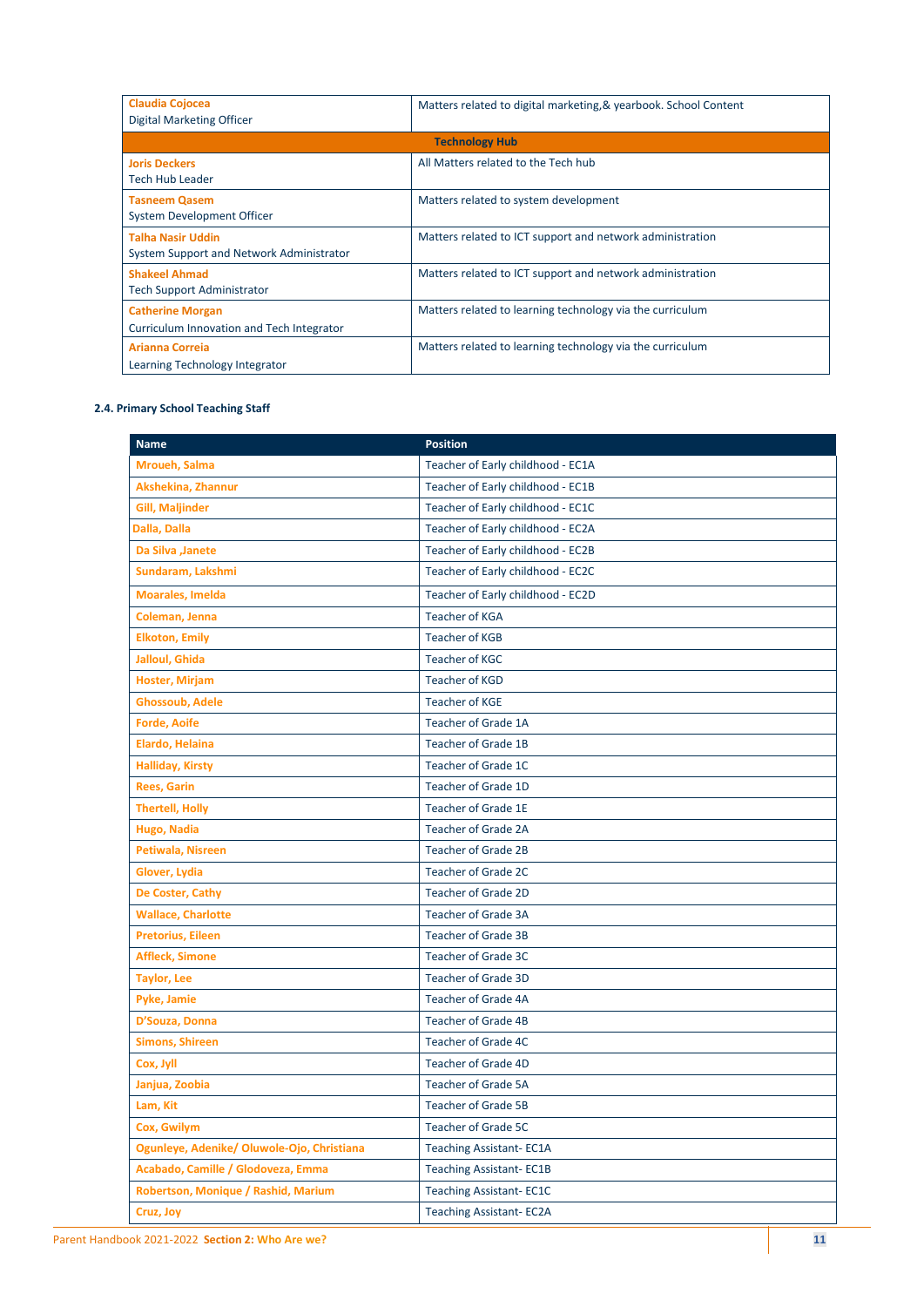| <b>Vidal, Liza</b>                     | <b>Teaching Assistant-KGA</b>           |
|----------------------------------------|-----------------------------------------|
| <b>Mangalus, Susana</b>                | <b>Teaching Assistant-KGB</b>           |
| Khan, Palwasha                         | <b>Teaching Assistant-KGC</b>           |
| Kaya, Ceren                            | <b>Teaching Assistant-KGD</b>           |
| <b>Matias, Malou</b>                   | <b>Teaching Assistant-KGE</b>           |
| <b>Odoje, Rose</b>                     | <b>Teaching Assistant- G1A</b>          |
| <b>Trindade, Izis</b>                  | <b>Teaching Assistant- G1B</b>          |
| <b>Mohammed, Nagla</b>                 | <b>Teaching Assistant- G1C</b>          |
| <b>Fernandes, Daniela</b>              | <b>Teaching Assistant-G1D</b>           |
| El-Fakih, Andreea Calina               | <b>Teaching Assistant - G1E</b>         |
| Winifred, Emeka / Ozsayin, Semiha      | Teaching Assistant- G2 A-B              |
| Oras, Ana / Lee, Aram                  | Teaching Assistant- G2 C-D              |
| Aline, Lentino / Isasa, Brenda         | Teaching Assistant- G3 A-B              |
| Tyrie, Terhi / Meirosu, Cristiana      | Teaching Assistant- G3 C-D              |
| Sutherland, Jo / Pwint, Moe            | Teaching Assistant - G4 A-B             |
| Aquino, Rachele / Remolacio, Christine | Teaching Assistant - G4 C-D             |
| Eid, Mihaela                           | <b>Teaching Assistant- G5A</b>          |
| <b>Thomson, Debi</b>                   | <b>Teaching Assistant- G5B</b>          |
| <b>Martin, Joana</b>                   | <b>Teaching Assistant- G5C</b>          |
| Allard, Johanne                        | Teacher of PYP Visual Arts              |
| <b>Sures, Nadine</b>                   | Teacher of PYP Performing Arts          |
| <b>Raventos, Tina</b>                  | PYP Librarian, Technology Integrator    |
| Petersen, Lone                         | <b>PYP Counsellor</b>                   |
| <b>Simenson, Mariesa</b>               | Teacher of Learning Support for Primary |
| <b>Gonzales, Maribel</b>               | <b>Teaching Assistant-EC2B</b>          |
| Erni, Lady                             | <b>Teaching Assistant-EC2C</b>          |
| <b>Belonwu, Judith</b>                 | <b>Teaching Assistant-EC2D</b>          |
| <b>Manzano, Shelly</b>                 | <b>Teaching Assistant - Floating</b>    |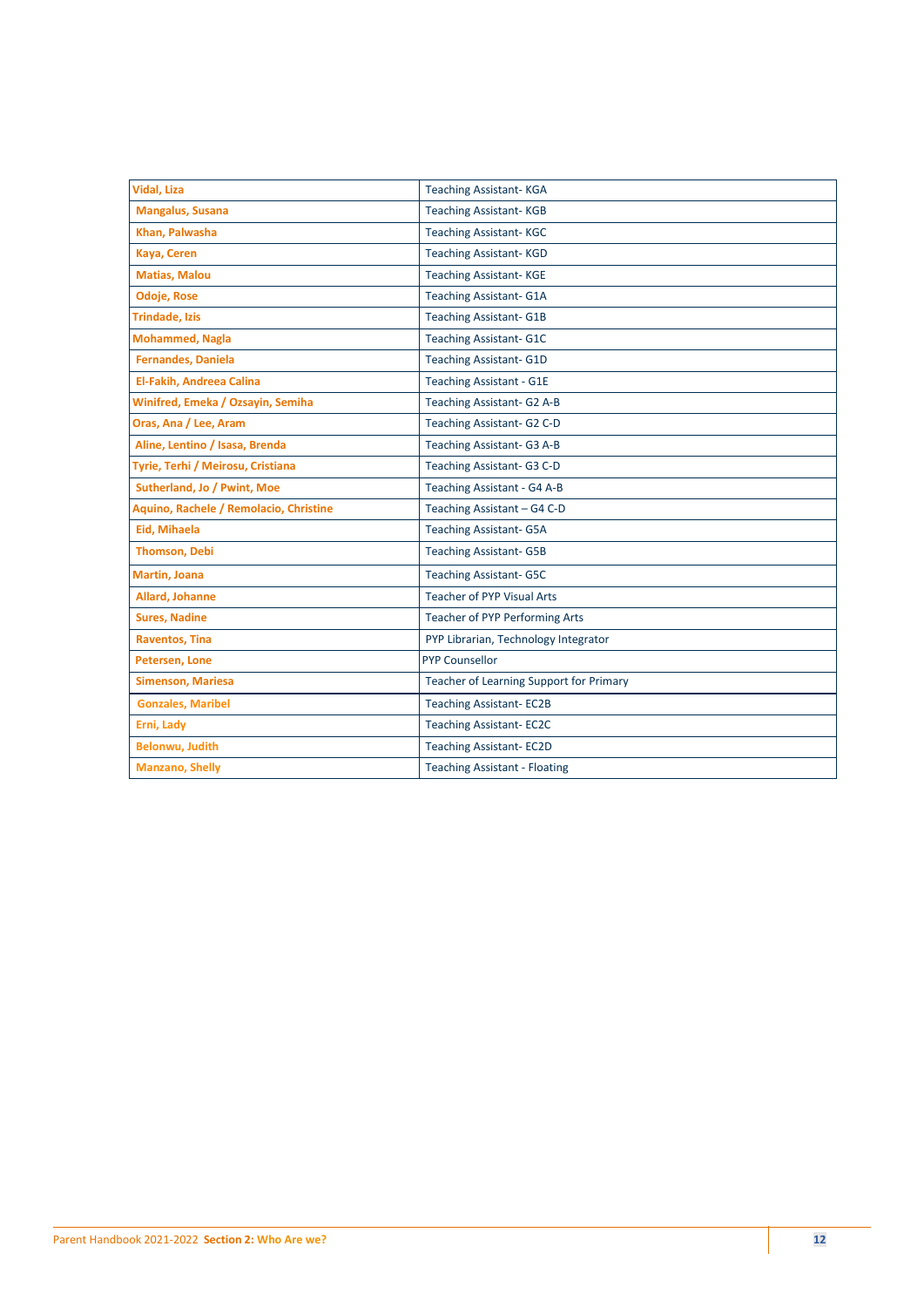# **2.5 Secondary School Teaching Staff**

| <b>Name</b>              | <b>Position</b>                                                                                    |
|--------------------------|----------------------------------------------------------------------------------------------------|
| Ahmed, Hira              | Laboratory Technician                                                                              |
| Aneesh, Manjusha         | Teacher of MYP & DP Biology                                                                        |
| <b>Ascione, Mary</b>     | Teacher of MYP Dram & DP Theatre                                                                   |
| <b>Atesin, Ferdi</b>     | <b>Teacher of MYP Maths</b>                                                                        |
| <b>Besford, Jenny</b>    | Teacher of MYP INSO and DP History; Leader of Student Development for<br>G11/12                    |
| <b>Bradley, Ruth</b>     | Teacher of MYP Science & DP Chemistry; Leader of Learning Science                                  |
| <b>Brink, Lynette</b>    | Teacher of MYP Science and DP Physics; Leader of Student Developmentfor<br>G9/10                   |
| <b>Ceballos, Daniela</b> | Teacher of MYP & Dp English, Teacher of TOK                                                        |
| <b>Chiuco, Catherine</b> | <b>Teacher of MYP Design</b>                                                                       |
| Coburn, Blair            | Teacher of MYP Humanities & DP Geography                                                           |
| <b>Colson, Cindy</b>     | Secondary Librarian                                                                                |
| <b>Bradley, Ruth</b>     | Teacher of MYP Science DP Chemistry, Leader of Learning for Science                                |
| <b>Dbouk, Malak</b>      | Teacher of MYP Maths/DP Business                                                                   |
| <b>Deren, Bradley</b>    | Teacher of MYP /DP Business Management; Leader of Learning Individuals &<br>Society                |
| <b>ElAlia, Rouba</b>     | <b>Teacher of MYP Science</b>                                                                      |
| <b>Furniss, Angela</b>   | Teacher of MYP/DP Maths; Leader of Learning Maths                                                  |
| <b>Furniss, Craig</b>    | Teacher of MYP/DP Maths                                                                            |
| Hajjar, Odile            | Teacher of MYP French MT and PYP French Language Acquisition; Mother<br><b>Tongue Coordinator</b>  |
| Husain, Farhat           | Teacher of Individual Societies & DP Business                                                      |
| Isherwood, Jackie        | Teacher of DP Psychology and TOK; DP Coordinator                                                   |
| Jeffery, Helen           | Teacher of MYP English Language Literature; Head of Secondary                                      |
| Kaya, Ferdi              | Teacher of MYP Science & DP Physics                                                                |
| <b>Ku, Anny</b>          | Teacher of Art (Part-Time)                                                                         |
| Kyriakopoulou, Eugenia   | Teacher of MYP/DP Mathematics                                                                      |
| <b>Mac Uait, Chris</b>   | Teacher of MYP English Language & Literature and English B                                         |
| <b>McDonald, Damon</b>   | Teacher of MYP Science & DP Chemistry                                                              |
| <b>Mendoza, Hainer</b>   | Teacher of MYP Performing Arts                                                                     |
| <b>Minhas, Moneeb</b>    | Teacher of MYP & DP Design; Leader of Student Development for G7/8                                 |
| <b>Mistry, Shaun</b>     | Teacher of MYP Language and Literature & Individual Sciences; Leader of<br><b>Learning English</b> |
| Nicholson, John          | Teacher of MYP Visual Arts & Design; Leader of Learning for Visual Arts                            |
| O'Connor, Cailin         | Teacher of MYP & DP Arts                                                                           |
| Owen, Jonathan           | Secondary School Social and Emotional Counsellor                                                   |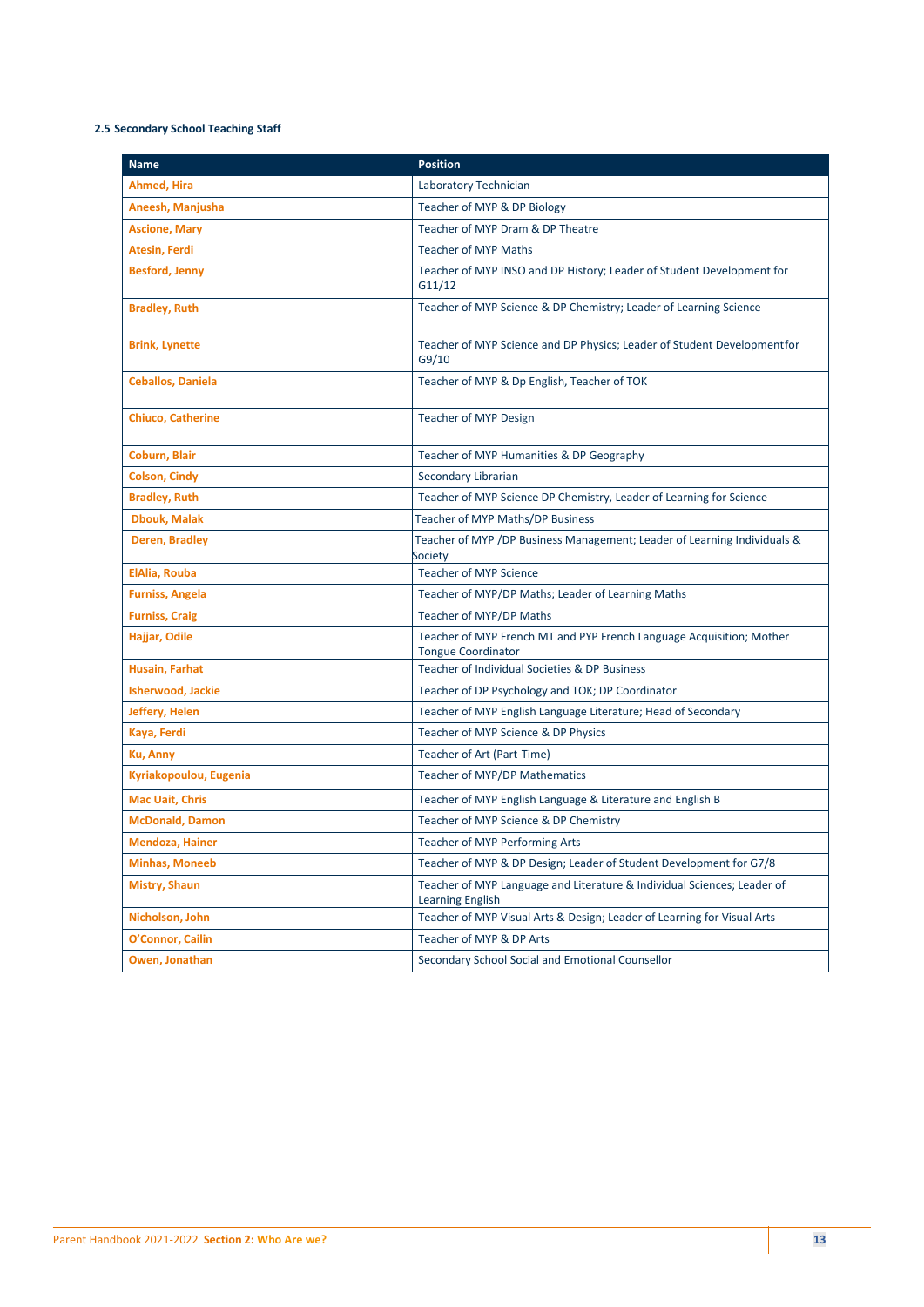| Qazi, Adeeba             | Teacher of MYP Science                             |
|--------------------------|----------------------------------------------------|
| <b>Robertson, Thomas</b> | Teacher of MYP Individual Societies & DP Geography |
| Saur, Heather            | Teacher of MYP & DP English B                      |
| <b>Shetty, Smita</b>     | Teacher of MYP/DP Biology; MYP Coordinator         |
| Sinclair, Emma           | Teacher of MYP & DP English Literature             |
| Zepeda, Gerardo          | <b>College Counsellor</b>                          |

# **2.6 Physical and Health Education (PHE) Teaching Staff**

| <b>Name</b>              | <b>Position</b>                                    |
|--------------------------|----------------------------------------------------|
| <b>Erlano, Gaida</b>     | Teacher of PYP/MYP PHE, Leader of Learning for PHE |
| <b>Doughty, Michelle</b> | Teacher of PYP PHE                                 |
| <b>Voss, Sabrina</b>     | Teacher of PYP PHE                                 |
| <b>Smithers, Ciaran</b>  | Teacher of PYP/MYP PHE                             |
| Qazi, Furgan (Cover)     | <b>Teacher of MYP PHE</b>                          |

### **2.7 Arabic, Islamic Studies and Qatar History Staff**

| <b>Name</b>            | <b>Position</b>                                                                                       |
|------------------------|-------------------------------------------------------------------------------------------------------|
| <b>Barhoumi, Maher</b> | Teacher of MYP & DP Arabic Islamic Studies; Leader of Learning for Arabic &<br><b>Islamic Studies</b> |
| <b>El Hadid, Ahmed</b> | Teacher of MYP/ DP Arabic & Arabic Cultural Support Coordinator                                       |
| El Gamal, Amal         | Teacher of PYP/MYP Arabic & Islamic Studies                                                           |
| El Gamal, Heba         | Teacher of PYP/MYP Arabic & Islamic Studies                                                           |
| <b>Elzard, May</b>     | Teacher of PYP/MYP Arabic & Islamic Studies                                                           |
| Gazal, Buseyna         | Teacher of PYP/MYP Arabic                                                                             |
| Khattab, Fatima        | Teacher of PYP/MYP Arabic                                                                             |
| Maria, Hend            | Teacher of PYP & MYP Arabic and Islamic Studies                                                       |
| <b>Moussa, Mariam</b>  | Teacher of PYP & MYP Arabic and Language Acquisition                                                  |
| <b>Moharam, Naglaa</b> | Teacher of MYP & DP Arabic & Islamic Studies                                                          |
| <b>Kleib, Sawsan</b>   | Teacher of PYP Arabic Language and Culture                                                            |
| <b>Loubany, Nadine</b> | Teacher of PYP & MYP Arabic and Language Acquisition                                                  |

### **2.8 Mother Tongue & Languages Staff**

| <b>Name</b>          | <b>Position</b>                        |
|----------------------|----------------------------------------|
| Alvarez, Vanessa     | Teacher of PYP/MYP Spanish Acquisition |
| <b>Bastos, Joana</b> | Teacher of PYP/MYP Portuguese MT       |
| <b>Bouri, Mary</b>   | Teacher of MYP/DP Greek MT             |
| Bravo, Ana           | Teacher of MYP/ DP Spanish Acquisition |
| Durdan, Maud         | Teacher of PYP/MYP French Acquisition  |